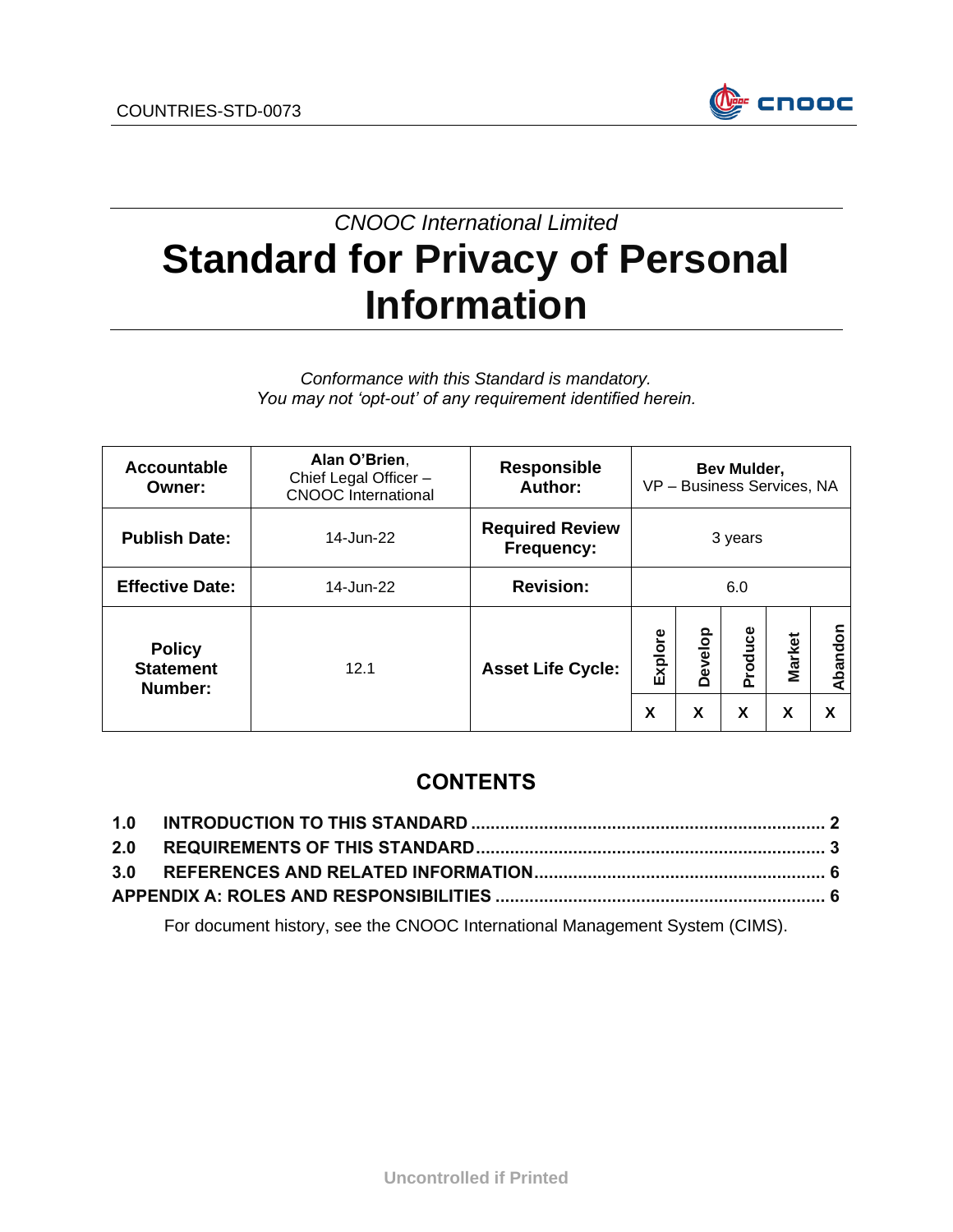

## <span id="page-1-0"></span>**1.0 INTRODUCTION TO THIS STANDARD**

#### **1.1 PURPOSE**

The purpose of this Standard is to establish procedures to protect Personal Information collected, Processed or used by the Company and to take steps to ensure that the Company complies with all applicable legislation that establishes rules for the management of Personal Information controlled by organizations, including the *General Data Protection Regulation* ("GDPR"), the *Personal Information Protection Act*s of Alberta and British Columbia, Canada's *Personal Information Protection and Electronic Documents Act* (collectively, the "Applicable Privacy Legislation") when collecting, using, disclosing and retaining Personal Information in the course of business by the Company.

Where there is a conflict between Applicable Privacy Legislation and a requirement of this Standard or the Company's practices, the higher standard will apply.

#### **1.2 SCOPE**

This Standard applies to North America and UK-based Employees and Contingent Workers (CWs).

#### **1.3 PERSONS AFFECTED**

| Role                                                                                                                  | <b>Description</b>                                |
|-----------------------------------------------------------------------------------------------------------------------|---------------------------------------------------|
| All Directors, Employees, CWs, and<br>officers, of the Company and any other<br>party acting on the Company's behalf. | Will adhere to the requirements in this Standard. |

#### **1.4 DEFINITIONS OF TERMS**

Capitalized terms used in this Standard, but not otherwise defined herein, have the meanings set out in the Glossary.

#### **1.5 QUESTIONS**

Where a conflict arises with the requirements set out in this Standard, and a Variance is required, refer to *Requesting a Variance to CIMS Documents Procedure*.

For questions regarding this Standard, concerns regarding the handling of Personal Information, or requests for access to Personal Information, individuals can address any such questions, concerns or requests, in writing, to the Privacy Officer.

| <b>Privacy Officer:</b> | <b>Tom McNerney</b>             |  |  |
|-------------------------|---------------------------------|--|--|
| Address:                | Suite 2300, 500 Centre St. S.E. |  |  |
|                         | Calgary, AB, Canada T2G 1A6     |  |  |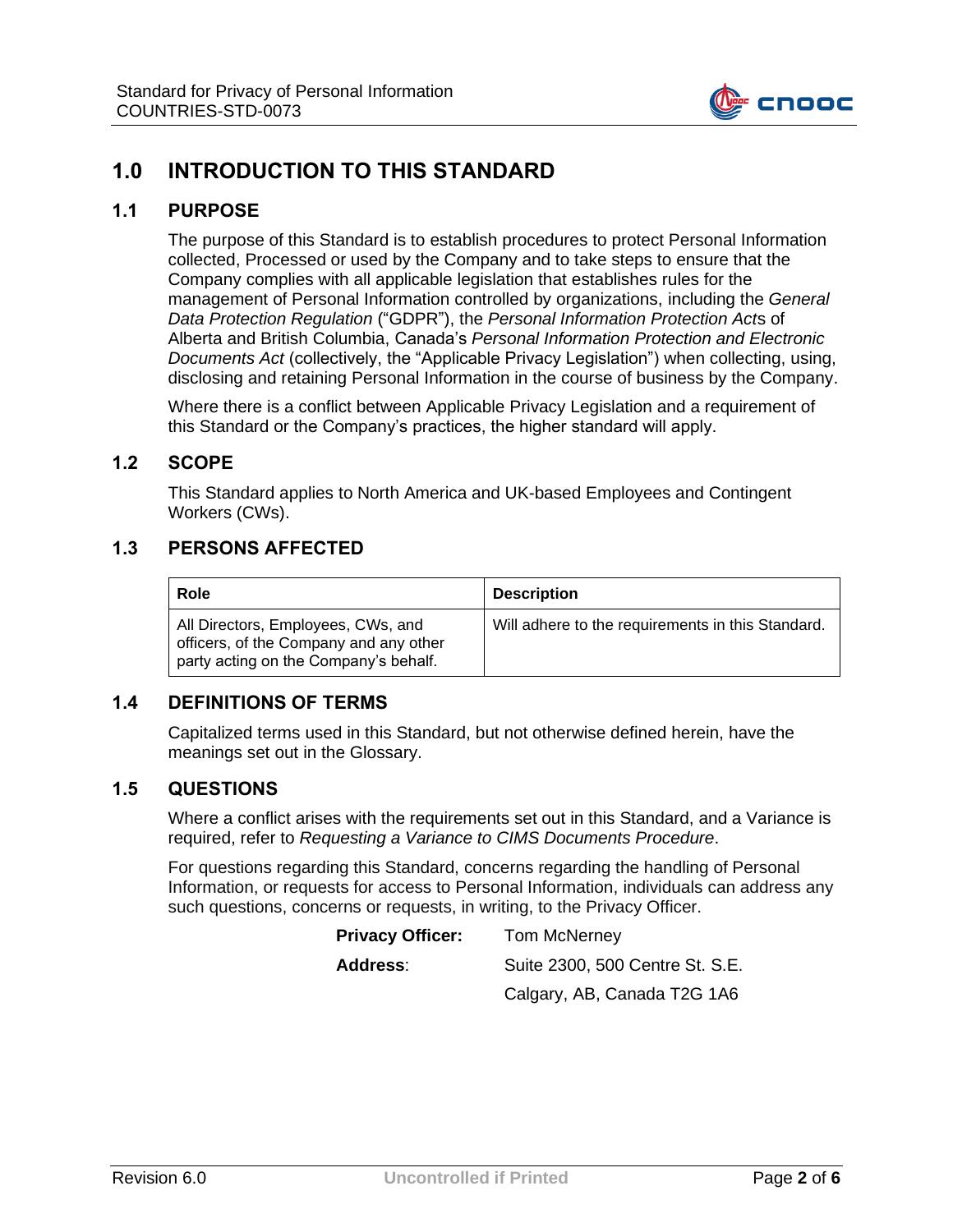

# <span id="page-2-0"></span>**2.0 REQUIREMENTS OF THIS STANDARD**

The following table outlines the minimum requirements that must be satisfied to comply with this Standard.

### **2.1 STANDARD REQUIREMENT TABLE**

| Requirement<br><b>Number</b> | <b>Requirements</b>                                                                                                                                                                                                                                                                                                                                                                                                                                                      |  |  |  |  |
|------------------------------|--------------------------------------------------------------------------------------------------------------------------------------------------------------------------------------------------------------------------------------------------------------------------------------------------------------------------------------------------------------------------------------------------------------------------------------------------------------------------|--|--|--|--|
|                              | Requirements for Directors, Employees and CWs, and Officers of the Company                                                                                                                                                                                                                                                                                                                                                                                               |  |  |  |  |
| 2.1.1                        | Must follow Applicable Privacy Legislation in all instances where Personal Information is<br>collected, Processed, used or disclosed. The GDPR applies where Personal Information is<br>collected or Processed within the European Economic Area ("EEA") and where Personal<br>Information for Data Subjects resident within the EEA is being collected or Processed outside of<br>the geographical limits of the EEA.                                                   |  |  |  |  |
|                              | Must, in all instances where Personal Information is collected, processed, used or disclosed and<br>to the extent practicable and where not inconsistent with Applicable Privacy Legislation, follow<br>Schedule 1 of Canada's Personal Information Protection and Electronic Documents Act, Part 1,<br>available on the Government of Canada, Justice Laws Website.                                                                                                     |  |  |  |  |
|                              | Failure to comply with this Standard may be grounds for discipline up to and including, but not<br>limited to, termination of employment for cause and may also result in sanctions from applicable<br>authorities at both a Company and a personal level.                                                                                                                                                                                                               |  |  |  |  |
| 2.1.2                        | Unless permitted by law, a Data Subject's explicit consent must be obtained when collecting,<br>processing, using or disclosing the Data Subject's Personal Information. Personal Information<br>collected must be restricted to only information actually required. New Employee forms or<br>changes to Employee forms intended to gather information must be reviewed by the Privacy<br>Officer.                                                                       |  |  |  |  |
| 2.1.3                        | The lawful basis for collection and processing of Personal Information must be recorded and<br>maintained.                                                                                                                                                                                                                                                                                                                                                               |  |  |  |  |
|                              | The lawful basis for processing Personal Information by the Company (other than consent) may<br>be contract, legal obligation, vital interest, public interest or legitimate interests.                                                                                                                                                                                                                                                                                  |  |  |  |  |
| 2.1.4                        | Where Personal Information is being collected or processed as part of a project, process or<br>system, a Data Protection Impact Assessment ("DPIA") must be conducted. The DPIA is<br>intended to identify, record and reduce the privacy risks associated with the project, process or<br>system and must capture risk to the Data Subjects affected, and determine whether risk<br>mitigation actions are required before the collection or processing can take place. |  |  |  |  |
| 2.1.5                        | Must use Personal Information only for the authorized purposes for which it was collected.<br>If Personal Information is needed for an additional purpose, consent for the incremental purpose<br>must be obtained or the lawful basis must be documented.                                                                                                                                                                                                               |  |  |  |  |
| 2.1.6                        | Must keep Personal Information current and accurate.<br>It is the responsibility of each Data Subject to keep his or her Personal Information pertaining to<br>home addresses, dependents, beneficiaries, or anything else that may affect that Data Subject's<br>benefit status current.<br>Where it is not possible for the Data Subject to maintain this Personal Information directly, he or                                                                         |  |  |  |  |
|                              | she must notify the Company as soon as possible to request an update.                                                                                                                                                                                                                                                                                                                                                                                                    |  |  |  |  |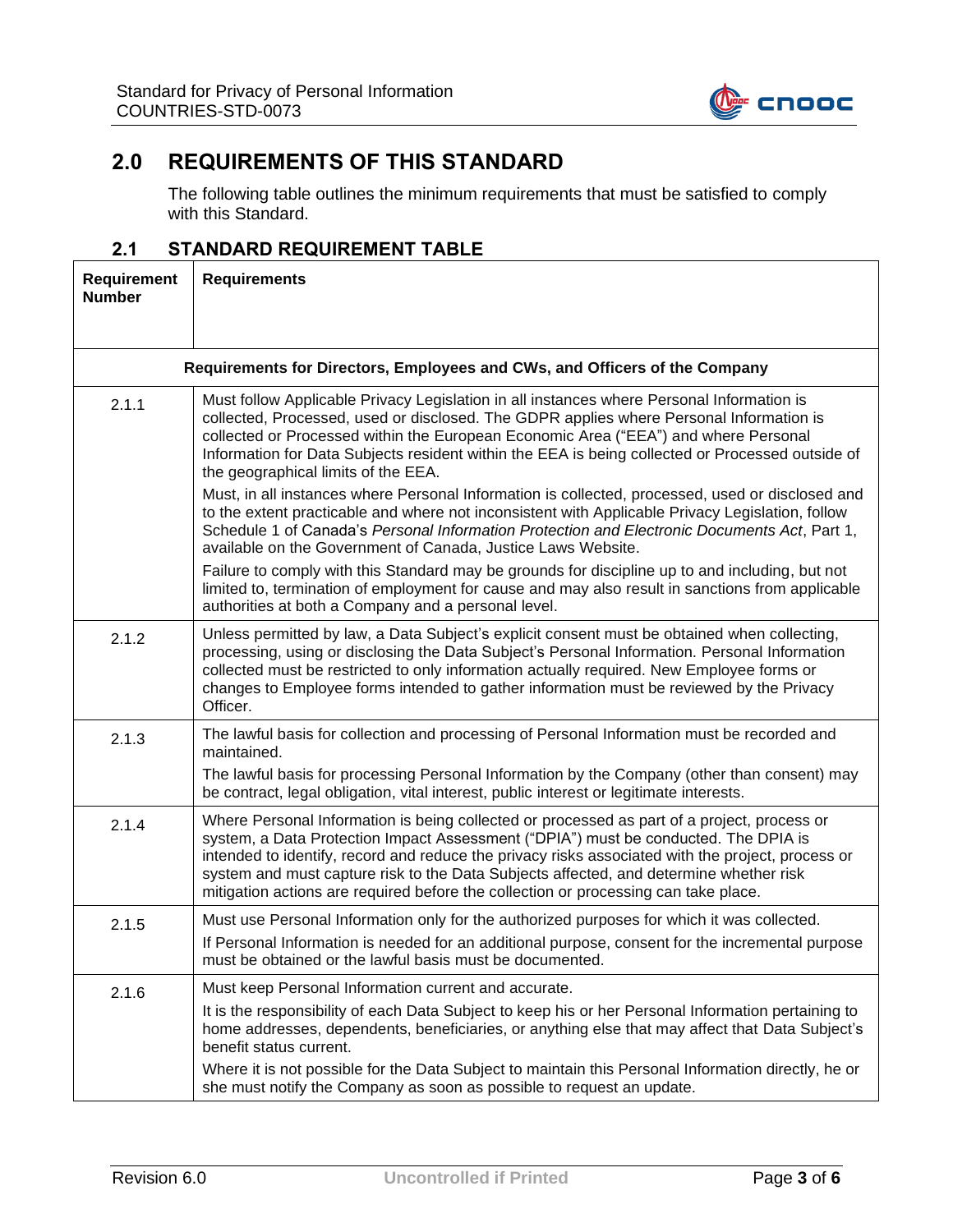

| Requirement<br><b>Number</b> | <b>Requirements</b>                                                                                                                                                                                                                                                                                                                                                                                                                                                                                                                                                                                                                                                                                  |
|------------------------------|------------------------------------------------------------------------------------------------------------------------------------------------------------------------------------------------------------------------------------------------------------------------------------------------------------------------------------------------------------------------------------------------------------------------------------------------------------------------------------------------------------------------------------------------------------------------------------------------------------------------------------------------------------------------------------------------------|
| 2.1.7                        | Must make use of protection methods such as locks, passwords, encryption, pseudonymisation<br>and anonymisation to protect all Personal Information, in whatever form, within the Company's<br>control. When no longer required, Personal Information will be made anonymous or destroyed in<br>accordance with the Records Classification and Retention Schedule.                                                                                                                                                                                                                                                                                                                                   |
| 2.1.8                        | Closed circuit television recording devices are used across the Company's assets to protect the<br>assets and people. Signs providing notice about the presence and use of such systems must be<br>utilized.                                                                                                                                                                                                                                                                                                                                                                                                                                                                                         |
|                              | Images from closed circuit television recording devices must be managed as Restricted<br>Information and in accordance with the requirements for classifying and protecting Business<br>Information and Personal Information as defined in: Procedural Aid for Information Security<br>Classification (COUNTRIES-PRA-0197).                                                                                                                                                                                                                                                                                                                                                                          |
| 2.1.9                        | Must follow Procedural Aid for Accessing Your Personal Information (COUNTRIES-PRA-0285):<br>in order to either access one's own Personal Information held by the Company or to challenge its<br>accuracy.                                                                                                                                                                                                                                                                                                                                                                                                                                                                                            |
| 2.1.10                       | Must follow the Procedural Aid for Reporting a Privacy Complaint (COUNTRIES-PRA-0286): if a<br>Data Subject wishes to challenge the Company's compliance with Applicable Privacy Legislation.                                                                                                                                                                                                                                                                                                                                                                                                                                                                                                        |
| 2.1.11                       | Must, as soon as reasonably possible and in any event within 24 hours of the discovery of the<br>breach or suspected breach, report any breach or suspected breach of Applicable Privacy<br>Legislation or this Standard, no matter how minor, by email or telephone, including information<br>regarding the type of Personal Information involved, then known cause and extent of the breach,<br>and the context of the affected Personal Information and the breach, to the Privacy Officer, or the<br>applicable Company legal department, who will adhere to the Company's Personal Information<br>Breach Response Plan in determining next steps in relation to the breach or suspected breach. |
| 2.1.12                       | Must, where seeking a deviation from this Standard, consult with the Privacy Officer and<br>thereafter seek authorization by the Chief Legal Officer or the VP - Business Services, NA.                                                                                                                                                                                                                                                                                                                                                                                                                                                                                                              |
|                              | <b>Requirements for the Company</b>                                                                                                                                                                                                                                                                                                                                                                                                                                                                                                                                                                                                                                                                  |
| 2.1.13                       | Must ensure that appropriate training on the correct handling of Personal Information is provided,<br>particularly to those in roles that will Process Special Categories of Personal Information, or that<br>will Process significant volumes of Personal Information.                                                                                                                                                                                                                                                                                                                                                                                                                              |
| 2.1.14                       | Must, where reasonably practicable and not inconsistent with Applicable Privacy Legislation,<br>endeavor to comply with the highest standards set out in the Applicable Privacy Legislation,<br>regardless of otherwise applicable jurisdiction.                                                                                                                                                                                                                                                                                                                                                                                                                                                     |
| 2.1.15                       | Certain circumstances may require the transfer of Personal Information outside of a Data<br>Subject's home country, such as, in connection with a Data Subject's employment, processing<br>the Personal Information together with the Company's related parties, including, but not limited<br>to, CNOOC Limited and CNOOC International, as well as through use of a service provider, to<br>collect, process, use, disclose or store Personal Information.<br>The Company must take reasonable measures to protect Personal Information while being<br>collected, used, processed or disclosed by related parties or other third parties.                                                          |
| 2.1.16                       | Must have in place a Personal Information Breach Response Plan, which Breach Response Plan<br>must be reviewed by the Privacy Officer at a minimal interval of every three years.                                                                                                                                                                                                                                                                                                                                                                                                                                                                                                                    |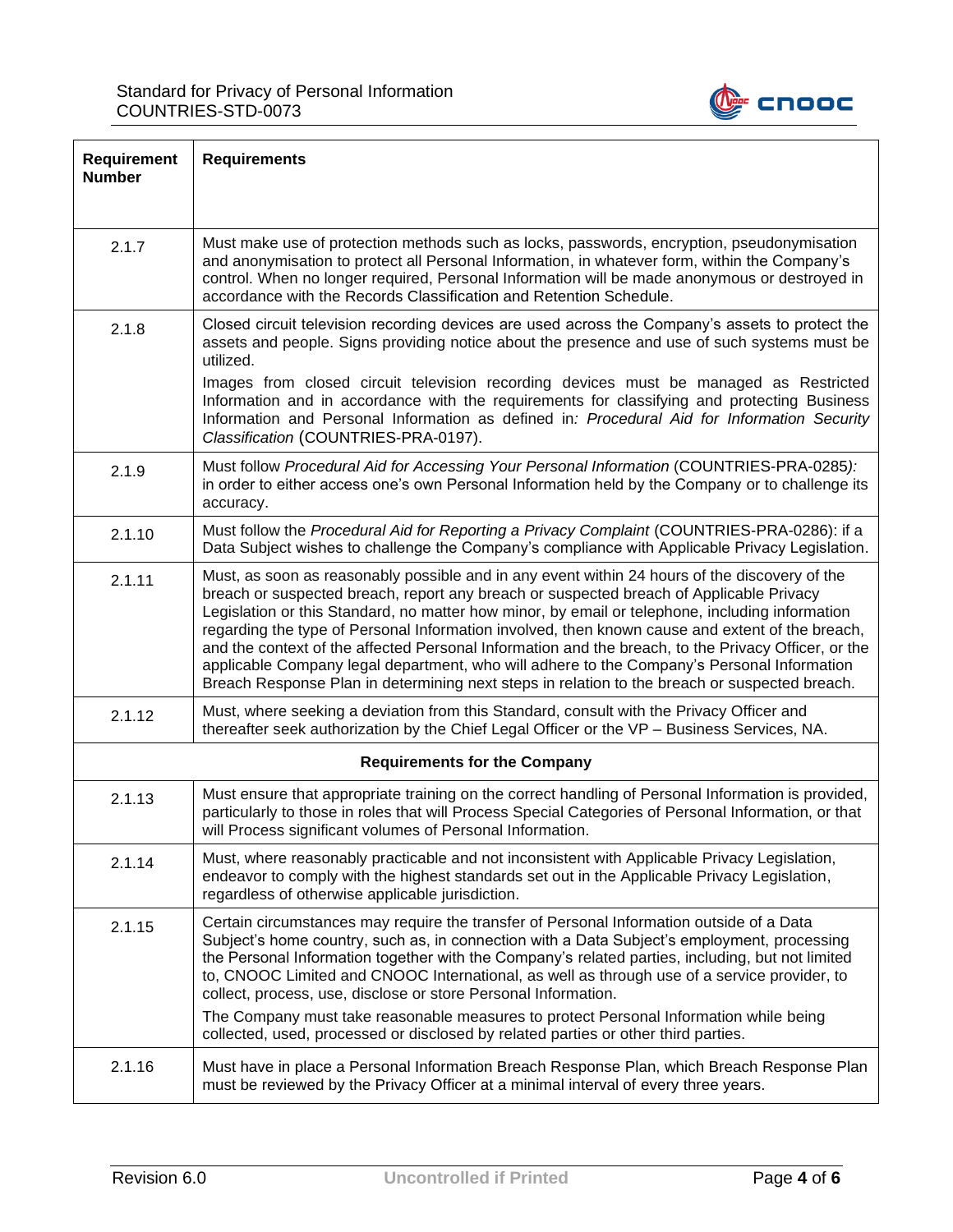

### **2.2 MEASURING CONFORMANCE AND CONTINUOUS IMPROVEMENT**

The following table summarizes the methods that must be used to measure conformance with the intent of this Standard.

| Method of<br><b>Measurement</b>                                                                                       | <b>Means of</b><br><b>Verification</b>                                                                   | <b>Role for Review</b><br>and Interval                                                                        | <b>Location of Key</b><br><b>Records and</b><br><b>Reports</b> |
|-----------------------------------------------------------------------------------------------------------------------|----------------------------------------------------------------------------------------------------------|---------------------------------------------------------------------------------------------------------------|----------------------------------------------------------------|
| Standard review<br>and update (if<br>applicable)                                                                      | Self-assessment.                                                                                         | Responsible Author<br>or delegate; every 3<br>years or when update<br>required.                               | <b>CIMS</b>                                                    |
| Monitoring of data<br>collection and<br>Processing<br>activities                                                      | Self-assessment and<br>review of DPIAs.                                                                  | Privacy Officer or<br>delegate; as required,<br>per project.                                                  | Livelink.                                                      |
| Tracking of Data<br>Subject requests                                                                                  | Self-assessment;<br>monitor for compliance<br>with deadlines and<br>completeness of<br>response.         | Privacy Officer or<br>delegate; as required<br>by the Company or by<br>applicable<br>Government<br>Authority. | Livelink.                                                      |
| Testing associated<br>processes,<br>including, but not<br>limited to, Personal<br>Information Breach<br>Response Plan | Test processes,<br>including, but not<br>limited to, compliance<br>with deadlines and<br>responsiveness. | Company corporate<br>Audit department;<br>periodic.                                                           | Livelink.                                                      |

The Methods of Measurement, identified above, will be used as a foundation to determine whether this Standard is effective and efficient; and whether opportunities exist to further improve. Refer to the *Continuous Improvement of CIMS Content – Review & Improve Business Process* for further details.

Audit requirements of this Standard will be determined by the Company's Corporate Audit group in conjunction with the Legal Department.